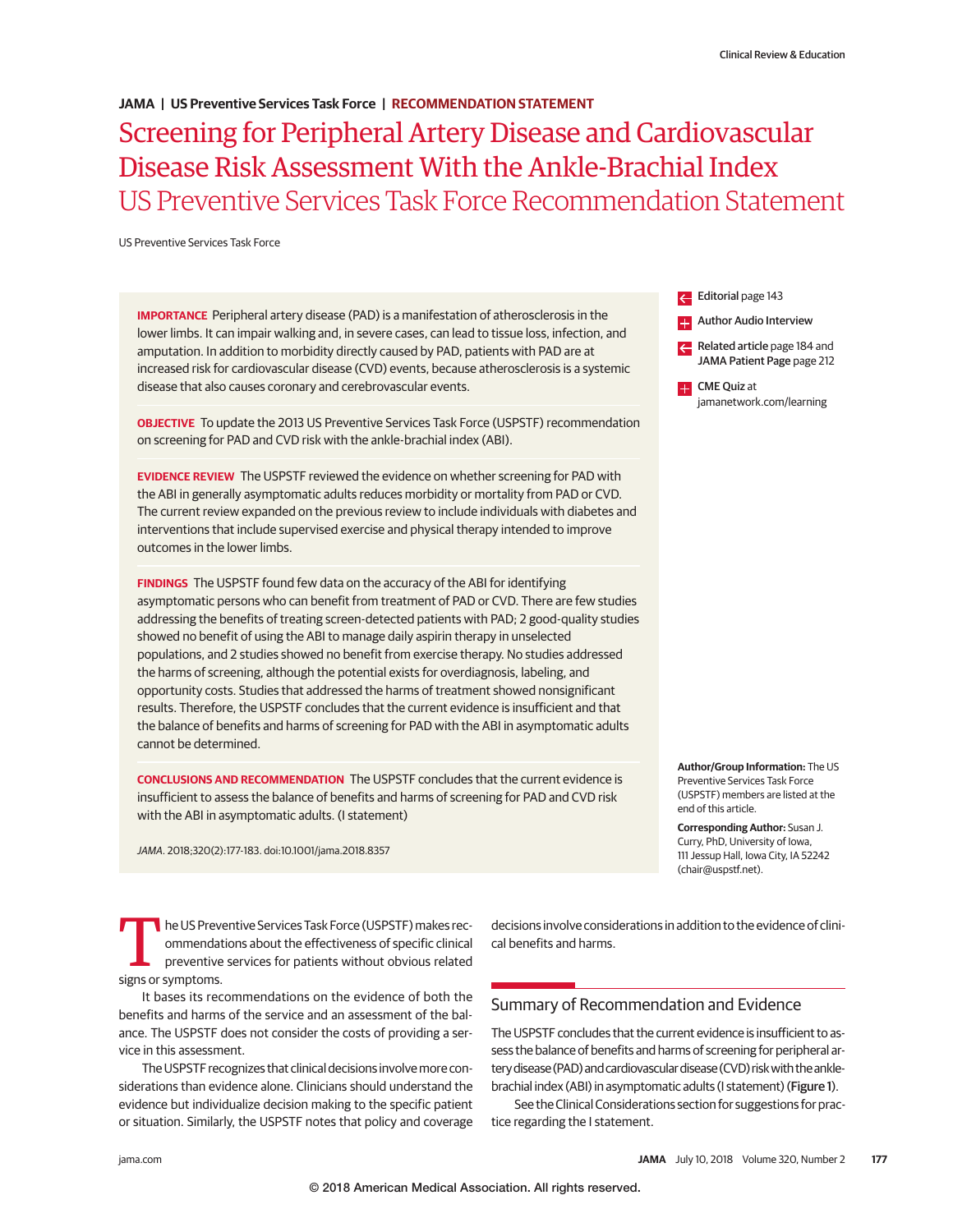# Figure 1. USPSTF Grades and Levels of Certainty

#### What the USPSTF Grades Mean and Suggestions for Practice

| Grade     | <b>Definition</b>                                                                                                                                                                                                                                  | <b>Suggestions for Practice</b>                                                                                                                                                                                |
|-----------|----------------------------------------------------------------------------------------------------------------------------------------------------------------------------------------------------------------------------------------------------|----------------------------------------------------------------------------------------------------------------------------------------------------------------------------------------------------------------|
| A         | The USPSTF recommends the service. There is high certainty that the net benefit is substantial.                                                                                                                                                    | Offer or provide this service.                                                                                                                                                                                 |
| в         | The USPSTF recommends the service. There is high certainty that the net benefit is moderate, or<br>there is moderate certainty that the net benefit is moderate to substantial.                                                                    | Offer or provide this service.                                                                                                                                                                                 |
|           | The USPSTF recommends selectively offering or providing this service to individual patients<br>based on professional judgment and patient preferences. There is at least moderate certainty<br>that the net benefit is small.                      | Offer or provide this service for selected<br>patients depending on individual<br>circumstances.                                                                                                               |
|           | The USPSTF recommends against the service. There is moderate or high certainty that the service<br>has no net benefit or that the harms outweigh the benefits.                                                                                     | Discourage the use of this service.                                                                                                                                                                            |
| statement | The USPSTF concludes that the current evidence is insufficient to assess the balance of benefits<br>and harms of the service. Evidence is lacking, of poor quality, or conflicting, and the balance of<br>benefits and harms cannot be determined. | Read the Clinical Considerations section<br>of the USPSTF Recommendation<br>Statement. If the service is offered,<br>patients should understand the<br>uncertainty about the balance of benefits<br>and harms. |

## USPSTF Levels of Certainty Regarding Net Benefit

| <b>Level of Certainty</b>                                                                                                                                                                                                                                                                                                                                                                                           | <b>Description</b>                                                                                                                                                                                                                                                                                                                                                                                                                                                                                                                                                                               |  |
|---------------------------------------------------------------------------------------------------------------------------------------------------------------------------------------------------------------------------------------------------------------------------------------------------------------------------------------------------------------------------------------------------------------------|--------------------------------------------------------------------------------------------------------------------------------------------------------------------------------------------------------------------------------------------------------------------------------------------------------------------------------------------------------------------------------------------------------------------------------------------------------------------------------------------------------------------------------------------------------------------------------------------------|--|
| High                                                                                                                                                                                                                                                                                                                                                                                                                | The available evidence usually includes consistent results from well-designed, well-conducted studies in representative primary care<br>populations. These studies assess the effects of the preventive service on health outcomes. This conclusion is therefore unlikely to be<br>strongly affected by the results of future studies.                                                                                                                                                                                                                                                           |  |
| Moderate                                                                                                                                                                                                                                                                                                                                                                                                            | The available evidence is sufficient to determine the effects of the preventive service on health outcomes, but confidence in the estimate<br>is constrained by such factors as<br>the number, size, or quality of individual studies.<br>inconsistency of findings across individual studies.<br>limited generalizability of findings to routine primary care practice.<br>lack of coherence in the chain of evidence<br>As more information becomes available, the magnitude or direction of the observed effect could change, and this change may be large<br>enough to alter the conclusion. |  |
| Low                                                                                                                                                                                                                                                                                                                                                                                                                 | The available evidence is insufficient to assess effects on health outcomes. Evidence is insufficient because of<br>the limited number or size of studies.<br>important flaws in study design or methods.<br>inconsistency of findings across individual studies.<br>gaps in the chain of evidence.<br>findings not generalizable to routine primary care practice.<br>lack of information on important health outcomes.<br>More information may allow estimation of effects on health outcomes.                                                                                                 |  |
| The USPSTF defines certainty as "likelihood that the USPSTF assessment of the net benefit of a preventive service is correct." The net benefit is defined as<br>benefit minus harm of the preventive service as implemented in a general, primary care population. The USPSTF assigns a certainty level based on the nature<br>of the overall evidence available to assess the net benefit of a preventive service. |                                                                                                                                                                                                                                                                                                                                                                                                                                                                                                                                                                                                  |  |

USPSTF indicates US Preventive Services Task Force.

# Rationale

#### Importance

Peripheral artery disease is a manifestation of atherosclerosis in the lower limbs. It can impair walking and, in severe cases, can lead to tissue loss, infection, and amputation. In addition to morbidity directly caused by PAD, patients with PAD are at increased risk for CVD events, because atherosclerosis is a systemic disease that also causes coronary and cerebrovascular events. The most recent data from the National Health and Nutrition Examination Survey (1999-2004) show that 5.9% of the US population 40 years or older has a low ABI  $(\leq$  0.9), which indicates the presence of PAD. The true prevalence

of PAD is difficult to establish, because more than half of persons with a low ABI are asymptomatic or have atypical symptoms and because population screening studies that use a gold standard diagnostic test are lacking.

### **Detection**

The USPSTF found inadequate evidence on the accuracy of the ABI for identifying asymptomatic persons with PAD who can benefit from treatment.

## Benefits of Early Detection and Intervention or Treatment

The USPSTF found inadequate evidence to assess whether screening for and treatment of PAD in asymptomatic patients leads to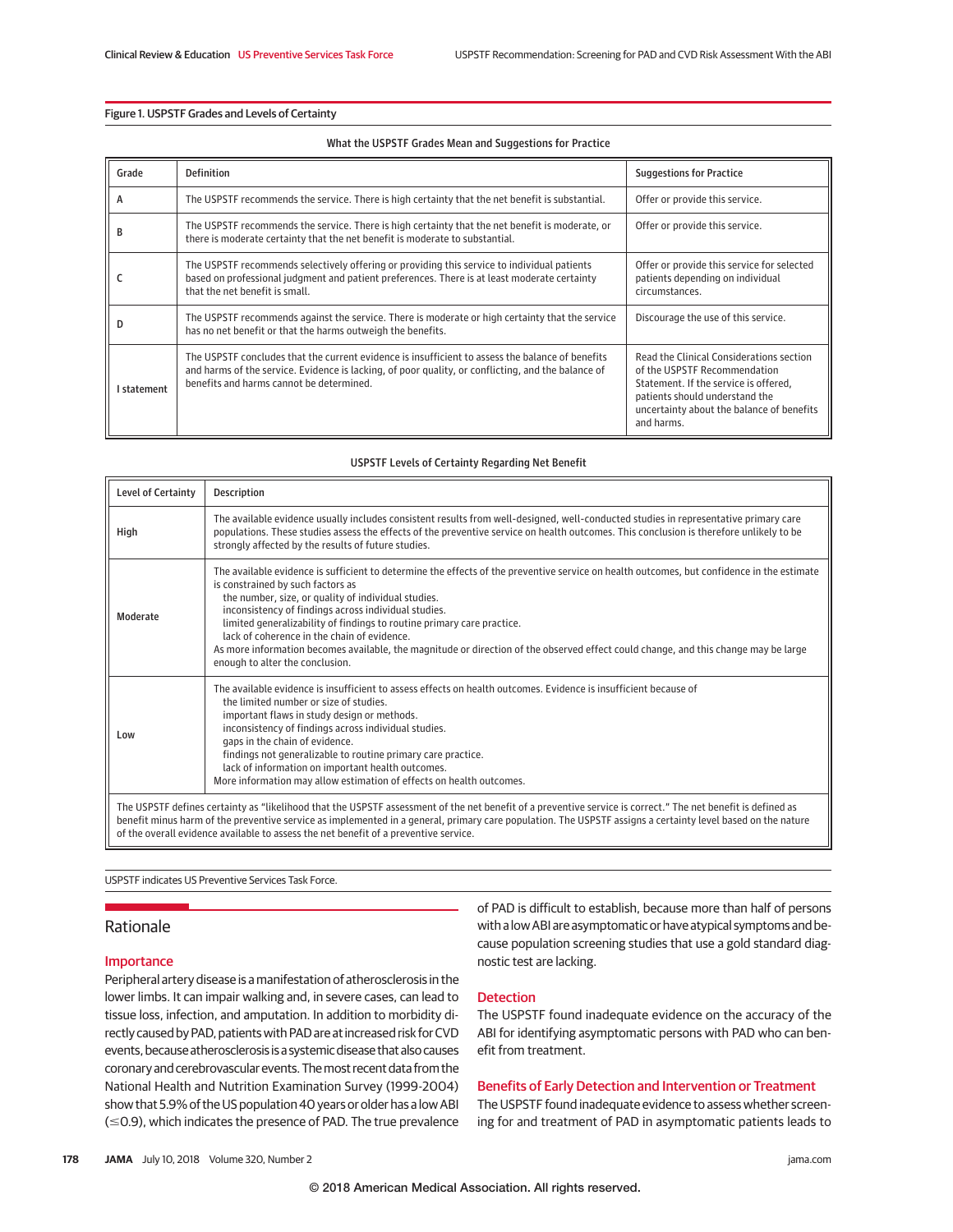### Figure 2. Clinical Summary: Screening for Peripheral Artery Disease and Cardiovascular Disease Risk Assessment With the Ankle-Brachial Index

| Population     | Adults                                                 |
|----------------|--------------------------------------------------------|
| Recommendation | No recommendation.<br>Grade: I (insufficient evidence) |

| <b>Risk Assessment</b>                                    | Major risk factors for PAD include older age, diabetes, current smoking, high blood pressure, high cholesterol level, obesity,<br>and physical inactivity.                                                                                                                                                                                                                                    |
|-----------------------------------------------------------|-----------------------------------------------------------------------------------------------------------------------------------------------------------------------------------------------------------------------------------------------------------------------------------------------------------------------------------------------------------------------------------------------|
| <b>Screening Tests</b>                                    | Resting ABI is most commonly used to detect PAD in clinical settings. ABI is calculated as the systolic blood pressure obtained<br>at the ankle divided by the systolic blood pressure obtained at the brachial artery while the patient is lying down. A ratio of<br>less than 1 (typically defined as <0.9) is considered abnormal and is commonly used to define PAD.                      |
| <b>Treatments and</b><br><b>Interventions</b>             | Treatment of PAD has 2 potential targets: reducing morbidity and mortality from lower limb ischemia and preventing CVD events<br>due to systemic atherosclerosis. PAD treatment focuses on improving outcomes in symptomatic patients; interventions to prevent<br>CVD events include smoking cessation, lowering cholesterol levels, managing high blood pressure, and antiplatelet therapy. |
| <b>Other Relevant</b><br><b>USPSTF</b><br>Recommendations | The USPSTF has made recommendations on many factors related to CVD prevention, including screening for high blood pressure,<br>statin use, counseling on smoking cessation, counseling on healthful diet and physical activity, CVD risk assessment with nontraditional<br>risk factors, and low-dose aspirin use in certain persons at increased risk for CVD.                               |

For a summary of the evidence systematically reviewed in making this recommendation, the full recommendation statement, and supporting documents, please go to https://www.uspreventiveservicestaskforce.org.



ABI indicates ankle-brachial index; CVD, cardiovascular disease; PAD, peripheral artery disease; USPSTF, US Preventive Services Task Force.

clinically important benefits in either preventing the progression of PAD or preventing CVD events.

## Harms of Early Detection and Intervention or Treatment

The USPSTF found adequate evidence that the direct harms of screening, beyond the time needed for testing, are minimal. Other harms may include false-positive test results, exposure to gadolinium or contrast dye if magnetic resonance angiography (MRA) or computed tomography angiography (CTA) is used to confirm a diagnosis of PAD, anxiety, labeling, and opportunity costs. If a low ABI finding prompts further evaluation for CVD, harms could include those attributable to stress testing and angiography. The harms of preventive treatment for PAD or CVD include bleeding (with aspirin use) and possibly diabetes (with statin use).

#### USPSTF Assessment

The USPSTF concludes that the current evidence is insufficient to assess the balance of benefits and harms of screening for PAD and CVD risk with the ABI in asymptomatic adults.

# Clinical Considerations

#### Patient Population Under Consideration

This recommendationapplies toasymptomaticadultswithoutaknown diagnosis of PAD, CVD, or severe chronic kidney disease (Figure 2).

#### Suggestions for Practice Regarding the I Statement

In deciding whether to screen for PAD with the ABI in asymptomatic adults, clinicians should consider the following factors.

Potential Preventable Burden

The true prevalence of PAD in the general population is not known. Data from the 1999-2004 National Health and Nutrition Examination Survey show that 5.9% of the US population 40 years or older  $(7.1$  million adults) has a low ABI ( $\leq$  0.9), which may indicate the presence of PAD.<sup>1</sup> The most recent prevalence data available are from a screening trial of Danish men aged 65 to 74 years, which identified a prevalence of 11% when PAD was defined as an ABI less than 0.9 or greater than 1.4. Two-thirds of identified patients reported no intermittent claudication, which is considered to be the classic symptom of PAD.<sup>2</sup>

A 2016 systematic review<sup>3</sup> found that over 5 years of follow-up, approximately 7% of patients with asymptomatic PAD developed intermittent claudication and approximately 21% of patientswith intermittent claudication progressed to critical limb ischemia. In addition to the risk of worsening symptoms in the lower limbs, a low ABI is associated with increased risk of CVD events. Studies suggest that the 5-year cumulative incidence of cardiovascular mortality is 9% (95% CI, 7%-12%) in asymptomatic patients with a low ABI and 13% (95% CI, 9%-17%) in symptomatic patients with a low ABI; patients with a normal ABI had an average incidence of 5% (95% CI, 4%-6%).<sup>3</sup>

### Potential Harms

Although minimal harms are associated with the ABI test, subsequent harms are possible. False-positive test results, false-negative test results, anxiety, labeling, and exposure to gadolinium or contrast dye from confirmatory MRA or CTA may occur, while further evaluation of CVD risk may involve stress testing or angiography. If the ABI is used to determine the need for pharmacologic treatment to reduce CVD risk, patients could receive additional treatment with

. ΙΔΜΑ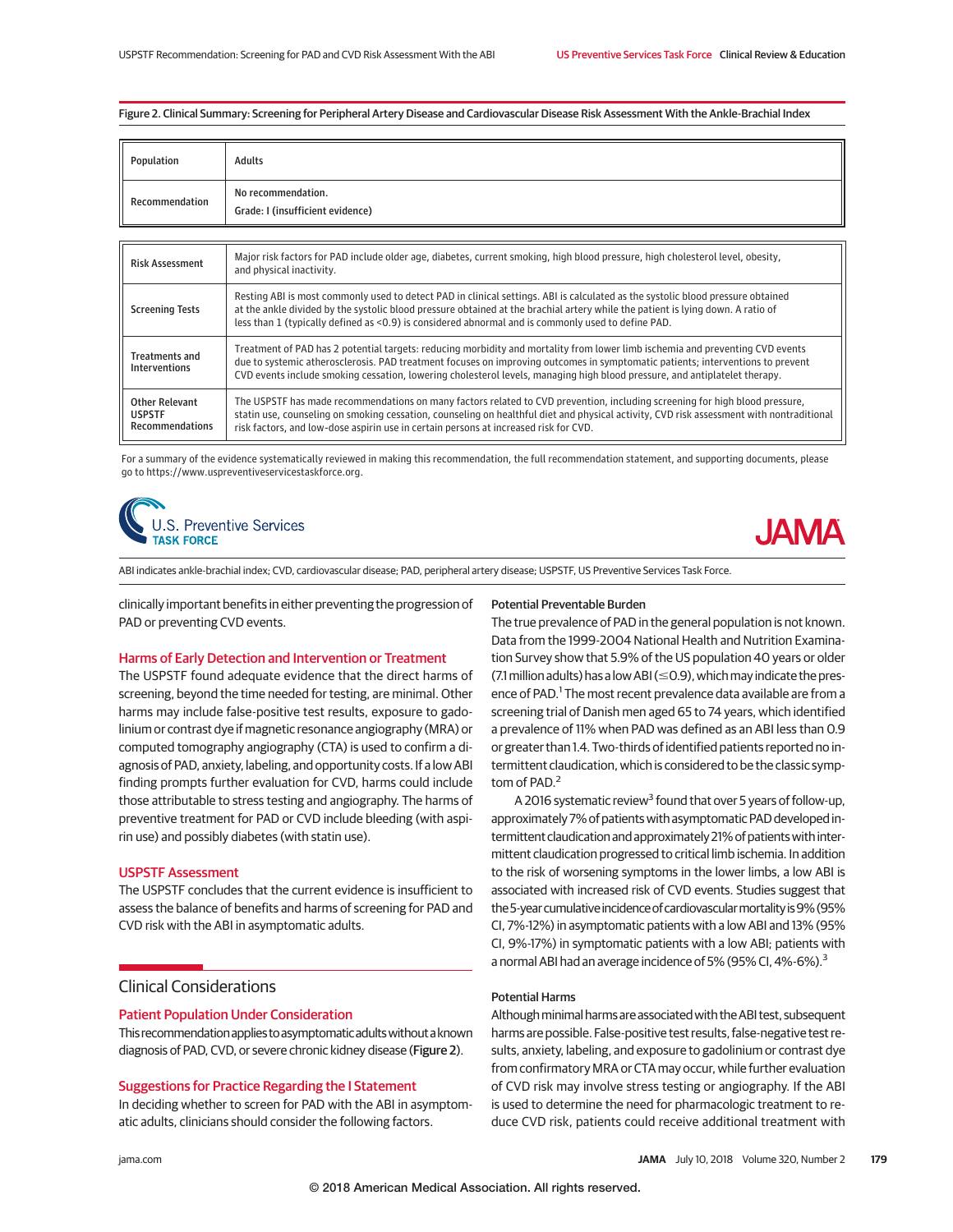resulting adverse effects or be reclassified to a lower risk category and potentially discontinue treatment that may be beneficial.<sup>4</sup>

## Current Practice

An older study of US primary care practices found that 12% to 13% reported using the ABI for CVD screening weekly or monthly, 6% to 8% reported using it annually, and 68% reported never using it. However, the study was conducted more than a decade ago and may not reflect current practice.<sup>5</sup>

# Assessment of Risk

In addition to older age, major risk factors for PAD include diabetes, current smoking, high blood pressure, high cholesterol levels, obesity, and physical inactivity, with current smoking and diabetes showing the strongest association.<sup>6</sup> Although women have a slightly lower ABI compared with men, the prevalence of low ABI does not appear to vary significantly by sex after adjusting for age.<sup>4</sup> Among healthy US men aged 40 to 75 years without a history of CVD, the risk for PAD over 25 years in the absence of 4 conventional cardiovascular risk factors (current smoking, high blood pressure, high cholesterol levels, or type 2 diabetes) is rare (9 cases per 100 000 men per year). These 4 risk factors account for 75% of all cases of PAD, and at least 1 of these risk factors is present at the time of PAD diagnosis in 96% of men.<sup>7</sup>

#### Screening Tests

Resting ABI is the most commonly used measurement for detection of PAD in clinical settings, although variation in measurement protocols may lead to differences in the ABI values obtained. Anklebrachial index is calculated as the systolic blood pressure obtained at the ankle divided by the systolic blood pressure obtained at the brachial artery while the patient is lying down. A ratio of less than 1 (typically defined as <0.9) is considered abnormal and is commonly used to define PAD. Data on the accuracy of the ABI in asymptomatic populations are limited. One study of men and women older than 70 years reported that an ABI of less than 0.9 had a sensitivity of 15% to 20% and a specificity of 99% compared with wholebody MRA.<sup>8,9</sup> Physical examination has low sensitivity for detecting mild PAD in asymptomatic persons.<sup>4</sup> Although femoral bruit (vascular murmur at the femoral artery), pulse abnormalities, or ischemic skin changes significantly increase the likelihood ratio for low ABI (≤0.9), these signs indicate moderate to severe obstruction of blood flow or clinical disease.<sup>10</sup> The clinical benefits and harms of screening for PAD with a physical examination have not been well evaluated, although such screening is often performed.<sup>4</sup>

## Treatment and Interventions

Because PAD is a manifestation of systemic atherosclerosis in the lower limbs, treatment of PAD has 2 potential targets: reducing morbidity and mortality from lower limb ischemia and preventing CVD events due to systemic atherosclerosis. Treatment of PAD focuses on improving outcomes in symptomatic patients (eg, increasing walking distance and quality of life by improving symptoms of intermittent claudication and leg function, preventing or reducing limb complications, and preserving limb viability). Interventions to prevent CVD events include smoking cessation, lowering cholesterol levels, managing high blood pressure, and antiplatelet therapy. However, because the major risk factors for PAD are also used to calculate CVD risk, patients with a low ABI may already be recommended for these treatments.

#### Additional Approaches to Prevention

The National Heart, Lung, and Blood Institute provides resources on assessing cardiovascular risk, including a link to an online version of the Pooled Cohort Equations, $11$  as well as resources on preventing PAD.<sup>12</sup> Healthy People 2020 provides a database of evidencebased resources for achieving Healthy People 2020 goals, including interventions to prevent CVD.<sup>13</sup>

#### Useful Resources

The USPSTF has made recommendations on many factors related to CVD prevention, including screening for high blood pressure,<sup>14</sup> statin use,<sup>15</sup> screening for diabetes,<sup>16</sup> counseling on smoking cessation,<sup>17</sup> counseling on healthful diet and physical activity,<sup>18</sup> and CVD risk assessment with nontraditional risk factors.<sup>19</sup> In addition, the USPSTF recommends use of low-dose aspirin by certain adults at increased risk for CVD.<sup>20</sup>

# Other Considerations

#### Research Needs and Gaps

Large, population-based, randomized trials of screening vs no screening are needed to determine whether screening for PAD with the ABI improves clinical outcomes. One ongoing study in Denmark has published preliminary results; however, that study limited enrollment to men aged 65 to 74 years and included screening for abdominal aortic aneurysm and high blood pressure, making it difficult to evaluate the benefit of screening with the ABI alone.<sup>2</sup> Two other ongoing trials that include the ABI as part of a screening bundle may have the same limitation.<sup>21,22</sup> Future studies, in addition to isolating the effect of individual tests, should address the population of persons at potentially increased risk for PAD who are not already receiving interventions to reduce cardiovascular risk, because this is the population most likely to benefit from an additional screening intervention. Studies of screening with the ABI and interventions to stop disease progression in the lower limbs in more diverse populations (eg, women, racial/ethnic minorities, or persons with a lower socioeconomic status) and populations at high risk (ie, persons with diabetes) would also be valuable.

# Discussion

# Burden of Disease

The most recent data (1999-2004) show that 5.9% of US adults 40 years or older have a low ABI.<sup>1</sup> In the United States, a low ABI (typically <0.9) is considered diagnostic for PAD in clinical practice, especially in the presence of symptoms. However, evidence that the ABI is an accurate screening test in asymptomatic adults is limited, so the actual prevalence of PAD is not known. When persons with known coronary artery disease or cerebrovascular disease are excluded, the reported prevalence of PAD in studies is 4.7%.<sup>1</sup> Prevalence is higher in older populations; the prevalence of low ABI is 1.9% in adults aged 40 to 59 years, 8.1% in those aged 60 to 74 years, and 17.5% in those 75 years or older.<sup>23</sup> However, the natural history of screen-detected PAD, including the development of morbidity and mortality directly related to atherosclerosis in the lower limbs, is not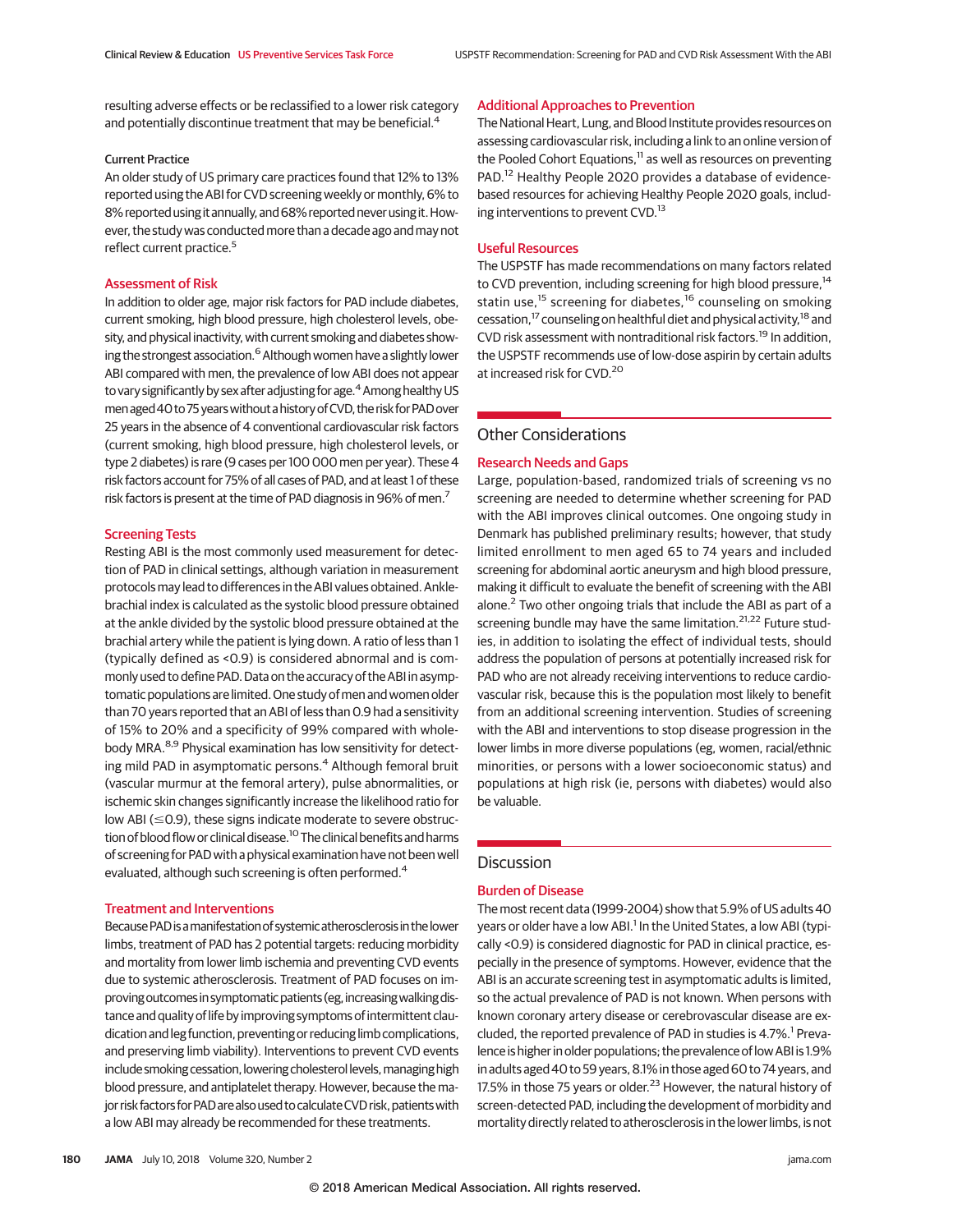well known. Therefore, the true burden of asymptomatic PAD is difficult to determine.

#### Scope of Review

To update its 2013 recommendation, the USPSTF reviewed the evidence on whether screening for PAD with the ABI in generally asymptomatic adults reduces morbidity or mortality from PAD or CVD. The current review expanded on the previous review to include persons with diabetes and interventions that include supervised exercise and physical therapy intended to improve outcomes in the lower limbs.<sup>4,24</sup> The USPSTF also considered in a separate review whether the ABI improves CVD risk prediction when added to current risk assessment models (ie, Framingham Risk Score and the Pooled Cohort Equations).<sup>25</sup>

#### Accuracy of Screening Tests

In practice, low ABI is used as a surrogate marker for PAD; however, its accuracy as a screening tool for PAD in asymptomatic primary care populations has not been well studied. Only 1 fair-quality study evaluated the ABI as a screening test compared with a reference standard in a relevant population.<sup>9</sup> That study was conducted in Sweden and included 306 participants, all of whom were aged 70 years at study entry. The mean interval between the ABI and the reference standard (whole-body MRA) was 16 months. The prevalence of PAD detected byMRA in the study population was relatively high at 28%. When whole-body MRA showing at least 50% stenosis in the pelvic or lower-limb arteries was used as the reference standard, an ABI of less than 0.9 had a sensitivity of 15% to 20% and a specificity of 99%. Because of its low sensitivity and high specificity, the positive and negative predictive values for the ABI in this study were 82% to 83% and 80% to 84%, respectively, depending on the leg. There were no subgroup analyses to examine whether accuracy results varied by subpopulation. The previous USPSTF review used evidence in symptomatic adults to assess the potential accuracy of the ABI in asymptomatic patients; the current review did not reassess this literature. Although studies of test performance in symptomatic patients are helpful, asymptomatic patients may have less severe disease than symptomatic patients, so it is uncertain whether the sensitivity and specificity of the ABI found in studies of symptomatic patients would be applicable to asymptomatic patients.

## Effectiveness of Early Detection and Treatment

The USPSTF found no population-based, randomized trials of the effect of PAD screening alone. One study, the Viborg Vascular (or VIVA) screening trial, assessed the effects of a screening bundle (combined screening for PAD, abdominal aortic aneurysm, and high blood pressure), reporting an absolute reduction in mortality of 0.006 (95% CJ, 0.001-0.011) in the screening group at 5 years.<sup>26</sup> However, the applicability of these results to screening for PAD in the United States is uncertain, given that the contribution of the individual tests was not measured and that screening for high blood pressure is supported by evidence-based guidelines in the United States, as is screening for abdominal aortic aneurysm in selected highrisk populations.

Four studies, 2 of aspirin therapy and 2 of exercise therapy, addressed treatment of asymptomatic patients with low ABI or PAD. Both aspirin studies were large, good-quality, randomized clinical trials (RCTs) that addressed whether asymptomatic men and women

with low ABI (defined as  $\leq$  0.95 and  $\leq$  0.99, respectively) could benefit from daily aspirin therapy (100 mg/d). One study, Aspirin for Asymptomatic Atherosclerosis ( $N = 3350$ ), enrolled men and women aged 50 to 75 years, with a mean follow-up of 8.2 years.<sup>27</sup> The second study, the Prevention of Progression of Arterial Disease and Diabetes (POPADAD) trial (N = 1276), enrolled patients 40 years or older with diabetes, with a median follow-up of 6.7 years.<sup>28</sup> Neither study showed any significant difference in CVD events or mortality. Both studies reported no significant differences in development of intermittent claudication, and the POPADAD trial found no significant difference in PAD revascularization, bypass surgery, angioplasty, or amputation. In terms of subgroups analysis, there did not appear to be a difference in treatment effect based on age or sex.<sup>4</sup>

The 2 exercise studies were a small ( $N = 50$ ), fair-quality US-based RCT with 12 weeks of follow-up<sup>29</sup> and a good-quality Australian RCT ( $n = 882$ ) with 1 year of follow-up.<sup>30</sup> The intervention in both trials was a combination of risk factor modification and measures to increase physical activity. One-fourth of the participants in the US study and slightly more than half of the participants in the Australian study were asymptomatic. Both studies found no statistically significant differences in their primary outcome of walking distance or secondary outcomes of quality of life or selfreported symptoms, although the US study reported an improvement only in the mean stair climbing component of the Walking Impairment Questionnaire.<sup>29,30</sup> There was no difference in development of PAD symptoms or improvement in quality of life. There was no evidence addressing whether subpopulations at greater risk for PAD had a differential treatment effect.

#### Potential Harms of Screening and Treatment

No studies directly addressed the harms of screening for PAD with the ABI. Harms resulting from testing may include false-positive test results (about 1%), false-negative test results (80% to 85%), exposure to gadolinium or contrast dye from confirmatory MRA or CTA, anxiety, labeling, and opportunity costs. $4$  The time and resources needed to screen with the ABI in a primary care setting may detract from other prevention activities that may have more benefit.

Two trials addressed the harms of aspirin treatment in asymptomatic persons. The Aspirin for Asymptomatic Atherosclerosis trial reported a nonsignificant trend toward increased major bleeding events requiring hospitalization in the aspirin therapy vs placebo group (hazard ratio, 1.71 [95% CI, 0.99-2.97]).<sup>27</sup> The POPADAD trial reported a numerical decrease in hemorrhagic cerebrovascular accidents in the aspirin group, but the results were imprecise and not statistically significant.<sup>28</sup> The 2 exercise trials did not report on harms.

#### Estimate of Magnitude of Net Benefit

The USPSTF found few data on the accuracy of the ABI for identifying asymptomatic persons who can benefit from treatment of PAD or CVD. Studies addressing the benefits of treating screendetected patients with PAD are sparse; 2 good-quality studies showed no benefit of using the ABI to manage daily aspirin therapy in unselected populations, and 2 studies showed no benefit from exercise therapy. No studies addressed the harms of screening, although the potential exists for overdiagnosis, labeling, and opportunity costs. Studies that addressed the harms of treatment showed nonsignificant results. Therefore, theUSPSTF concludes that the current evidence is insufficient and that the balance of benefits and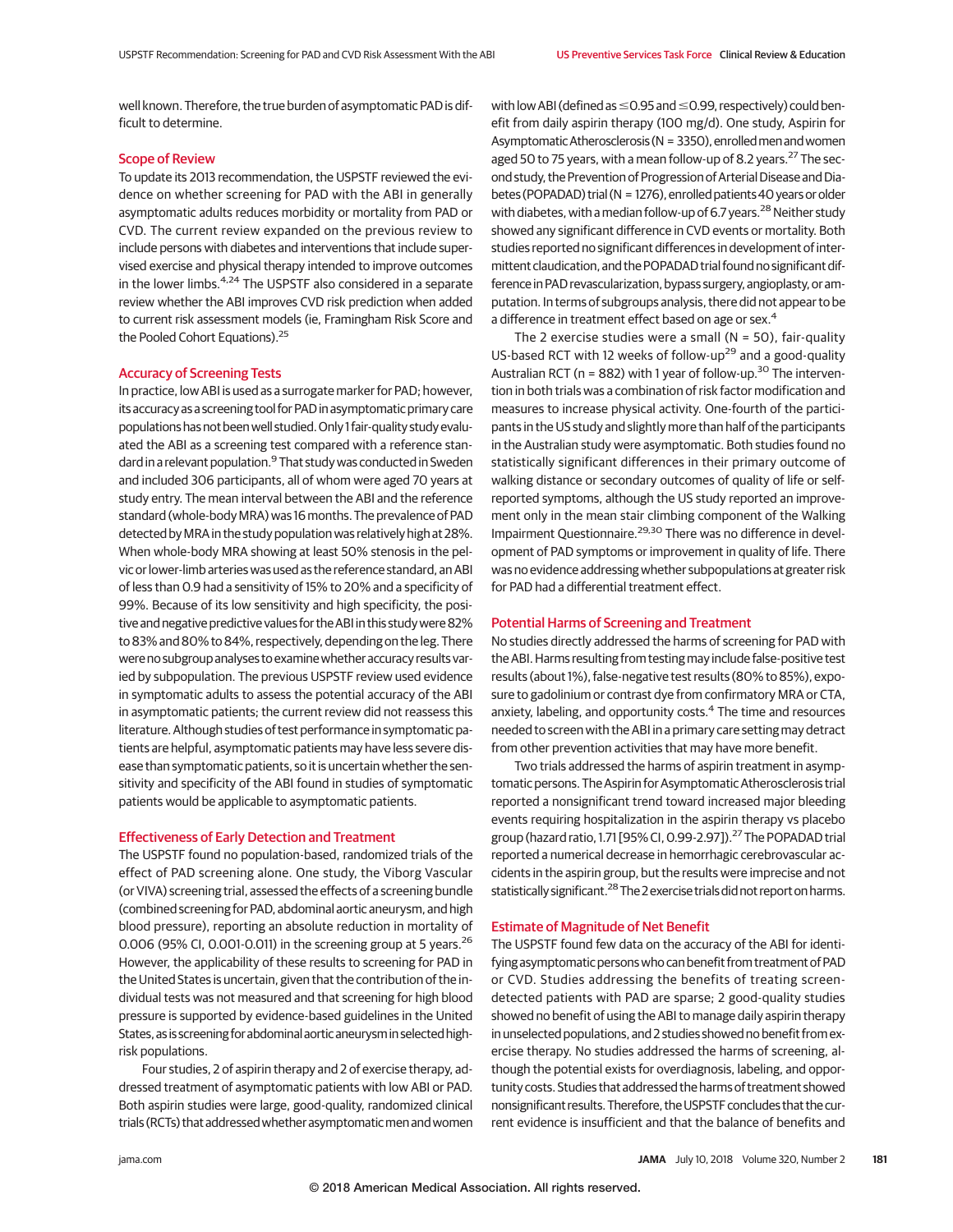harms of screening for PAD with the ABI in asymptomatic adults cannot be determined.

#### How Does Evidence Fit With Biological Understanding?

Peripheral artery disease is generally considered a manifestation of systemic atherosclerosis. Detection when a patient is asymptomatic may suggest significant atherosclerosis in other vessels, such as the heart or brain, and patients may therefore be at risk for types of CVD other than PAD. Early detection and intervention to reduce atherosclerotic progression and prevent future CVD events could improve health outcomes compared with intervention strategies used in the absence of PAD screening. Patients with minimal or atypical symptoms may limit activity to avoid symptoms, leading to further deterioration. In this case, screening and treatment could theoretically prevent deterioration. However, a substantial number of asymptomatic persons with low ABI may never develop clinical signs or symptoms of CVD or PAD but would still be subjected to the harms of testing and subsequent treatments.

## Response to Public Comment

A draft version of this recommendation statement was posted for public comment on the USPSTF website from January 16, 2018, to February 12, 2018. Several comments expressed concern that the USPSTF did not issue a separate positive recommendation for persons at higher risk of developing PAD. This population would include older adults and patients with diabetes, high blood pressure, high cholesterol levels, and current tobacco use. The USPSTF found the evidence addressing screening for PAD in high-risk, asymptomatic populations to be limited, with no compelling evidence to support differential screening or treatment in subpopulations at greater risk. In addition, patients in higher-risk groups (such as persons with diabetes and older adults) would likely already be candidates for interventions based on their global CVD risk, raising concern about the clinical significance of screening for additional risk factors (ie, asymptomatic PAD). The USPSTF added language to the "Accuracy of Screening Tests" and "Effectiveness of Early Detection and Treatment" sections to clarify this point.

Comments also raised concern that an I statement could have a negative effect on health care disparities for PAD. These comments cited evidence that the prevalence of PAD is disproportionately higher among racial/ethnic minorities and lowsocioeconomic populations, and noted that the I statement could discourage testing and perpetuate disparities in treatment and outcomes. The USPSTF recognizes these well-established disparities in care. However, the evidence on screening and treatment in these groups is currently lacking, and the USPSTF was unable to determine the overall balance of benefits and harms. Future research should include diverse populations and report on their outcomes. The USPSTF added language to the "Research Needs and Gaps" section to clarify this point.

# Update of Previous USPSTF Recommendation

This recommendation replaces the 2013 USPSTF recommendation. Although the USPSTF expanded its evidence review to include a broader population and range of interventions, the USPSTF's recommendation remains an I statement.

# Recommendations of Others

The American College of Cardiology and the American Heart Association released joint practice guidelines recommending screening with the ABI in patients at increased risk, including adults 65 years or older, adults 50 years or older with risk factors for atherosclerosis or a family history of PAD, and adults younger than 50 years with diabetes and 1 other risk factor for atherosclerosis.<sup>31</sup> In 2015, the Society for Vascular Surgery recommended against screening with the ABI in adults in the absence of risk factors, history, signs, or symptoms of PAD; however, screening is considered reasonable in adults at higher risk (defined as age older than 70 years, current smoking, or diabetes; abnormal pulse examination; or other established CVD).<sup>32</sup> In 2013, the American Academy of Family Physicians concluded that the current evidence is insufficient to assess the balance of benefits and harms of screening for PAD and CVD risk with the ABI in asymptomatic adults. $33$ 

#### ARTICLE INFORMATION

**Accepted for Publication:** May 31, 2018.

**Author Contributions:** Dr Curry had full access to all of the data in the study and takes responsibility for the integrity of the data and the accuracy of the data analysis. The USPSTF members contributed equally to the recommendation statement.

**Conflict of Interest Disclosures:** All authors have completed and submitted the ICMJE Form for Disclosure of Potential Conflicts of Interest. Authors followed the policy regarding conflicts of interest described at https://www

.uspreventiveservicestaskforce.org/Page/Name /conflict-of-interest-disclosures. All members of the USPSTF receive travel reimbursement and an honorarium for participating in USPSTF meetings. No other disclosures were reported.

**The US Preventive Services Task Force (USPSTF) members:** Susan J. Curry, PhD; Alex H. Krist, MD, MPH; Douglas K. Owens, MD, MS; Michael J. Barry, MD; Aaron B. Caughey, MD, PhD; Karina W. Davidson, PhD, MASc; Chyke A. Doubeni, MD, MPH; John W. Epling Jr, MD, MSEd; Alex R. Kemper, MD, MPH, MS; Martha Kubik, PhD, RN; C. Seth Landefeld, MD; Carol M. Mangione, MD, MSPH; Michael Silverstein, MD, MPH; Melissa A. Simon, MD, MPH; Chien-Wen Tseng, MD, MPH, MSEE; John B. Wong, MD.

**Affiliations of The US Preventive Services Task Force (USPSTF) members:** University of Iowa, Iowa City (Curry); Fairfax Family Practice Residency, Fairfax, Virginia (Krist); Virginia Commonwealth University, Richmond (Krist); Veterans Affairs Palo Alto Health Care System, Palo Alto, California (Owens); Stanford University, Stanford, California (Owens); Harvard Medical School, Boston, Massachusetts (Barry); Oregon Health & Science University, Portland (Caughey); Columbia University, New York, New York (Davidson); University of Pennsylvania, Philadelphia (Doubeni); Virginia Tech Carilion School of Medicine, Roanoke (Epling); Nationwide Children's Hospital, Columbus, Ohio (Kemper); Temple University, Philadelphia, Pennsylvania (Kubik); University of Alabama at Birmingham (Landefeld); University of California,

Los Angeles (Mangione); Boston University, Boston, Massachusetts (Silverstein); Northwestern University, Evanston, Illinois (Simon); University of Hawaii, Honolulu (Tseng); Pacific Health Research and Education Institute, Honolulu, Hawaii (Tseng); Tufts University, Medford, Massachusetts (Wong).

**Funding/Support:** The USPSTF is an independent, voluntary body. The US Congress mandates that the Agency for Healthcare Research and Quality (AHRQ) support the operations of the USPSTF.

**Role of the Funder/Sponsor:** AHRQ staff assisted in the following: development and review of the research plan, commission of the systematic evidence review from an Evidence-based Practice Center, coordination of expert review and public comment of the draft evidence report and draft recommendation statement, and the writing and preparation of the final recommendation statement and its submission for publication. AHRQ staff had no role in the approval of the final recommendation statement or the decision to submit for publication.